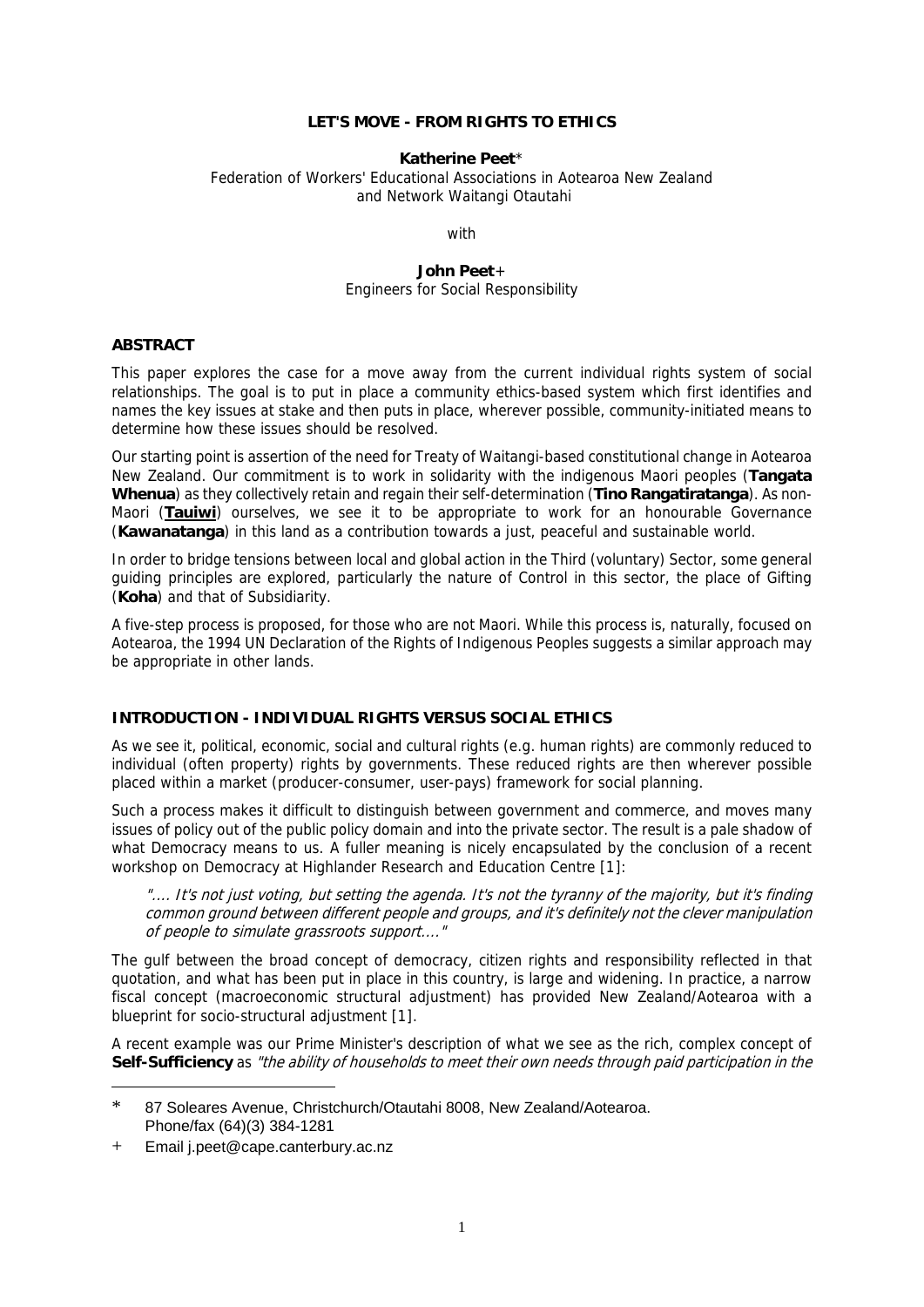society where everyone has the opportunity to achieve through individual effort...". work force" [1[\].](#page-8-1) He also expressed the opinion that **Social Cohesion** means "... maintenance of a

While in one sense these definitions are unexceptionable, in another they reduce the social context to that of the individual, and the satisfaction of family and societal needs to the ability of an individual to find paid wage work in the labour market. From our viewpoint of society, such reductionism is both distortionary and unethical.

As another example of the imposition of the market framework on social planning, "targeting" of social welfare and similar benefits and incentives means many **people in society** are effectively redefined as **units of cost in the economy**. Student fees, asset stripping of long stay elderly hospital patients, and accommodation benefits instead of state housing provision are also areas where ethical, human rights issues have been redefined, individualised and monetarised to fit a (user-pays) market economic model. These are then of direct financial benefit to either public or private providers, and such issues are further removed from the public policy domain.

To us there is a need to talk about Ethics as well as Rights when dealing with social issues. Otherwise a number of important concepts, whose meaning we thought we understood, are transformed into a "problem" suitable for market remedies. For example, the Department of Social Welfare (DSW) no longer talks of "poverty", but of "25 thousand dysfunctional families". One result is a programme of mainly financial incentives and disincentives put in place to induce individuals to behave in a way that will create "Exemplary Communities". In a few words, a new, simple cartoon has been created out of the old, complex reality.

While in no way wanting to undermine the rights of, for example, freedom of speech, association and assembly, it is our intention in this paper to highlight the dangers to democracy of a reduction of such collective rights to individual rights, and to explore some of the ethical ramifications of doing so.

### **NEEDS AND WANTS**

The question of how to define Need has bred a substantial literature, much of which acknowledges that any definition assumes an ideological stance on the part of the definer. To us, evaluating Need involves more than collection of information about the expressed needs of individuals. Need has a collective dimension which is influenced by a wide variety of social forces, including advertising.

In practice, however, need is often defined via the concept of Disadvantage, which seeks to remedy social problems through the imputed inadequacies of individuals. Individuals are responded to, in the mistaken belief that multiple individual responses can be equated with a collective understanding of need.

In addition to the reduction of rights to individual rights, we have noticed that individual rights are then often placed within Maslow's Hierarchy of Human (individual) Needs. A common assumption in this approach is that individuals are equally capable of developing their potential, regardless of their political, economic, social, cultural or educational circumstances. Such an assumption also disregards the time available to the person, the language that person speaks, or any intellectual, physical or emotional disability they may have. Nor does it take into account any responsibility people may have to care for others.

In reality Needs are dressed in historical and cultural garb; only Wants can be readily identified or measured empirically [1[\].](#page-8-2) The bearing that each Want has on Need can be studied, but not immediately observed. The outcome of this approach is, again, a reduction of the rich, social context to that of the simple individual. Of course, if there is a healthy social conscience it is quite possible to have a healthy individuality rather than a malignant individualism, but in the absence of an ethical foundation and associated social conscience, we believe malignancy will prevail.

A further point is that any assertion that the market responds to individual actors' Wants or Needs is a cruel hoax. Quite apart from the reductionism inherent in assuming rights are individual rights, let alone merely property rights, we note that the market does not respond to demand unless it is *funded* demand. If you do not have the funds to go with your demand the "law of supply and demand" does not work! That "law" also assumes that a suitable supply is always immediately available, for example in special needs education and many health areas.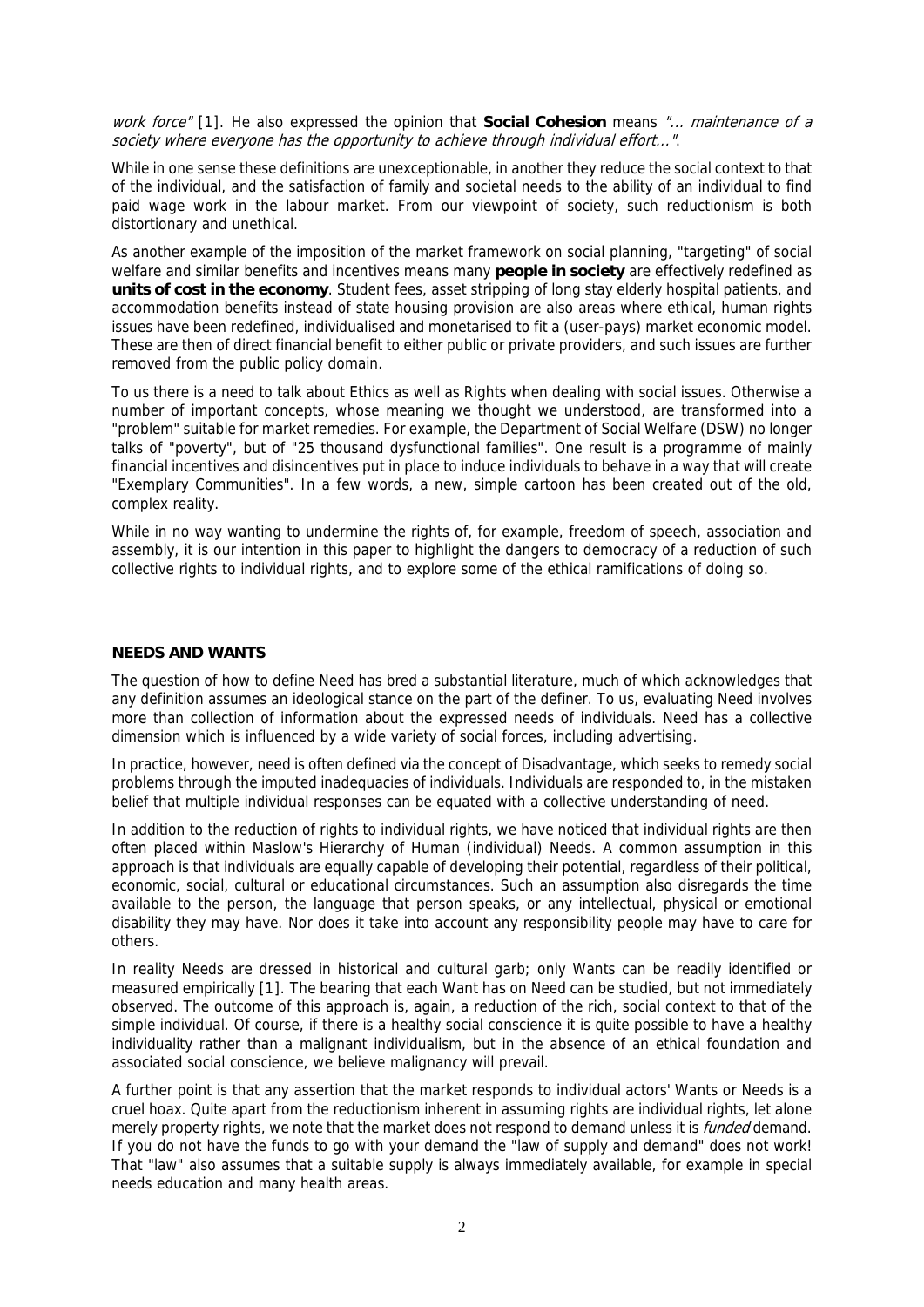In our opinion, there needs to be a continuing social dialectic about the distinction between Needs and Wants. This is necessary if so-called ordinary people's Wants and Needs are to be unpacked and if the nature of individual Wants as well as of collective Needs is to be understood. "Experts" become guests in this dialectical process; people experiencing the inequities should set the agenda.

## **CRITIQUE OF THE DOMINANT MODEL**

We want to highlight the inadequacy of the process of imposition of the individual rights Framework, in a human rights context. In particular, our criticism is directed towards the reductionism that maps a complex structure (people and communities of people in a living, evolving society) onto a simple model (a marketplace where individual producers and consumers pursue the maximisation of their own selfinterest). This simplification may well support the agenda of those who wish to remake society into a form that fits their personal model of economic utopia. Most of us are also well aware of the severe damage that same process is doing to the complex fabric of the real society onto which it is being forced.

We would reiterate here, our feeling that the market is an entirely appropriate mechanism for certain types of activity within an economy. Our criticism is of its extension into areas where it has no proper place, and where its use causes distortion. As an example, it is common to come across clear examples of socially- or environmentally-undesirable outcomes of market processes. The common response is that these are only examples of "market failure". We want to assert the contrary, namely that they are in fact entirely logical outcomes of inappropriately-applied market processes. The failure is that of a Framework which excludes the full reality from policy, preferring instead to rely on simplistic mechanisms such as the marketplace for resolution of complex allocation problems. Our suggestion is that in such situations, use of the market should be referred to as "reality failure".

Imposition of the Framework for policy analysis and decision-making also has the effect of hiding a great deal of what many people regard as valuable, important and creative. Many aspects of social life (ethics, human rights and responsibilities and interaction with the natural environment, for example) lie outside the conventional market framework. Since they are not normally expressible in dollar terms, they and their values are largely invisible. Without direct (e.g. government) intervention to ensure they are included in decision-making, they gain no recognition. Even then, if they are included, it is often by requiring or inducing them to change into a form that fits the Framework.

It is a further important point that the Framework is seen by its proponents as widely - if not universally applicable, with the result that policies are usually imposed indiscriminately and without due regard to local circumstances, social structures and community ethics. A good example is its imposition, via the producer-consumer model, on the public health system in NZ, where it has signally failed to meet many of the claims originally made to justify its introduction.

### **ALIENATION OF DISSENTERS**

Imposition of this policy Framework has the effect of excluding people who decline either to operate within it, or to communicate in its "market-speak" language. Assertions that people have been "consulted" hide the lack of proper communication. We who do much of our work beyond the Framework are entirely "free", of course, to busy ourselves by talking with each other to our hearts' content about the things we believe really matter, and coming to firm policy conclusions. While we are doing so, of course, those with real control over power and resources get on with making decisions which are defined within and constrained by the Framework.

This process is exhausting for those working to keep issues of people's hopes for ethics-based rights and responsibilities in society in the forefront of attention. There is also a huge personal cost, in that those people not only have to engage in the structural battle with few or no resources, but also survive putdowns, thinly-disguised contempt and often invidious personal attacks by those in power, or their acolytes. A poem from a 93 year old [1[\]](#page-8-3) nicely illustrates this point:

When someone raises voices of dissent Against those things that violate her creed The sound is drowned By those who value choice Against the drab indecency of need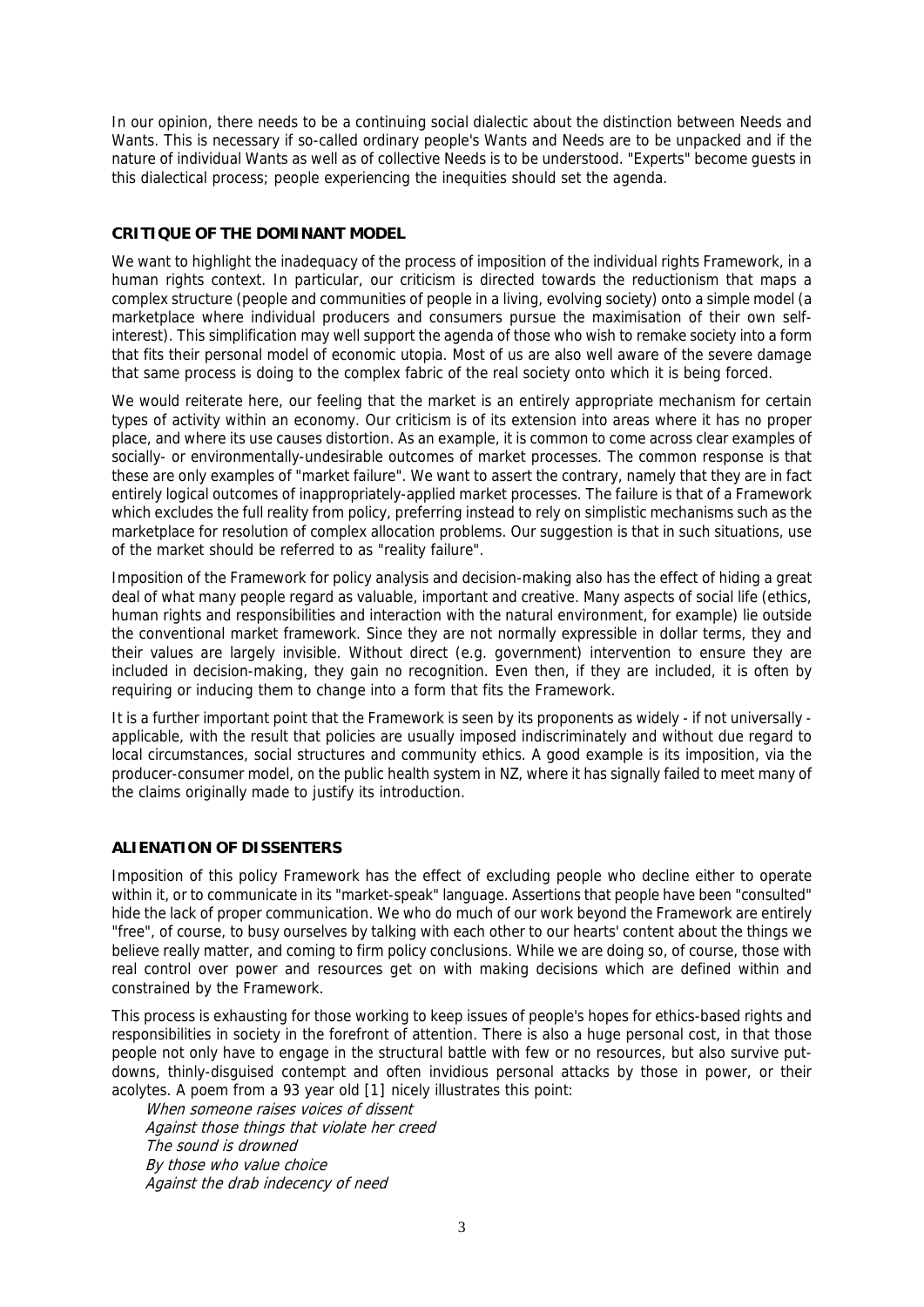Our fear is that with the embedding of the market Framework in social policy, this country will become a nation of timid industrial animals, of which the government is the shepherd (identification of the landowner is something we leave to the reader's imagination!). We need to find how to honour community, ecological rationality and democracy, in building a much richer model for the future. Proper recognition of the Third Sector alongside government and commerce is an essential prerequisite to this.

#### **THE LIMITS OF THE LAW**

The current legal system is also based on the vesting of property rights and control over activities in individuals. Instead of clearly naming what is really at stake, and addressing issues as they appear to those involved, arbitration of conflict is usually referred for a decision within a framework of individualbased legal argument. We see the outcome as a loss of ability to bridge the tensions between the hopes and aspirations of, for example, indigenous peoples, the poor, or the unemployed. We need to find ways to create a climate of mutual appreciation which honours the global, regional and local relationships between people

#### **WHY START WITH THE TREATY?**

There are two parts of a response to this question.

One is to acknowledge that any search for justice in this country must acknowledge both the monocultural history of social and environmental exploitation in our colonial past, and the associated current reality of control over many of our resources by transnational interests.

The second is the individualising of social relationships.

Both are, we believe, well countered by the requirement to build relationships that is inherent in a Treatybased approach.

Almost more important than either of these two strands, however, are the values that we experience in relationship with Tangata Whenua who are reclaiming and regaining Tino Rangatiratanga. A Treaty-based approach is rooted in clarifying our Tauiwi values. This work must be done prior to formalisation of structures. A corollary is the need for a commitment to equity within and between the individuals and groups that make up Tauiwi.

Treaty-based development for Tauiwi comes from an understanding of the commitments in the 1835 Declaration of Independence "to frame laws for the nature of Governance (Kawanatanga) and for the dispensation of justice, to preserve peace and good order, to regulate trade and to consult the safety and welfare of our common country". Also vital is a clear approach to natural resource use and the quarantee of retention of all things precious (**Taonga**). These are the ethical constraints we Tauiwi would find ourselves addressing, if the Treaty was our starting point.

The series of hui organised by Sir Hepi Te Heu Heu are enabling Tangata Whenua to build their future on a clear understanding. The urgent need now is for groups within Tauiwi to similarly address what they hold precious. This is, we believe, an essential first step, if Kawanatanga (Treaty-based national governance) is to be ready to respond to any invitation which may be extended from the work being done by Tangata Whenua.

### **WHAT DO TAUIWI HOLD PRECIOUS?**

And how do we know if we are getting nearer to understanding the full extent of what Tauiwi hold precious?

A framework that can begin to answer that question in a whole-system manner is the Daly Spectrum (named after the economist who proposed it [1[\]\)](#page-8-4) which relates natural wealth to ultimate human wellbeing through technology, economy, politics, and ethics. It allows us to order and see the relationships between natural, economic, human, and social capital [1[\]](#page-8-4).

At the base of the spectrum, supporting everything, are what Daly calls Ultimate Means. These are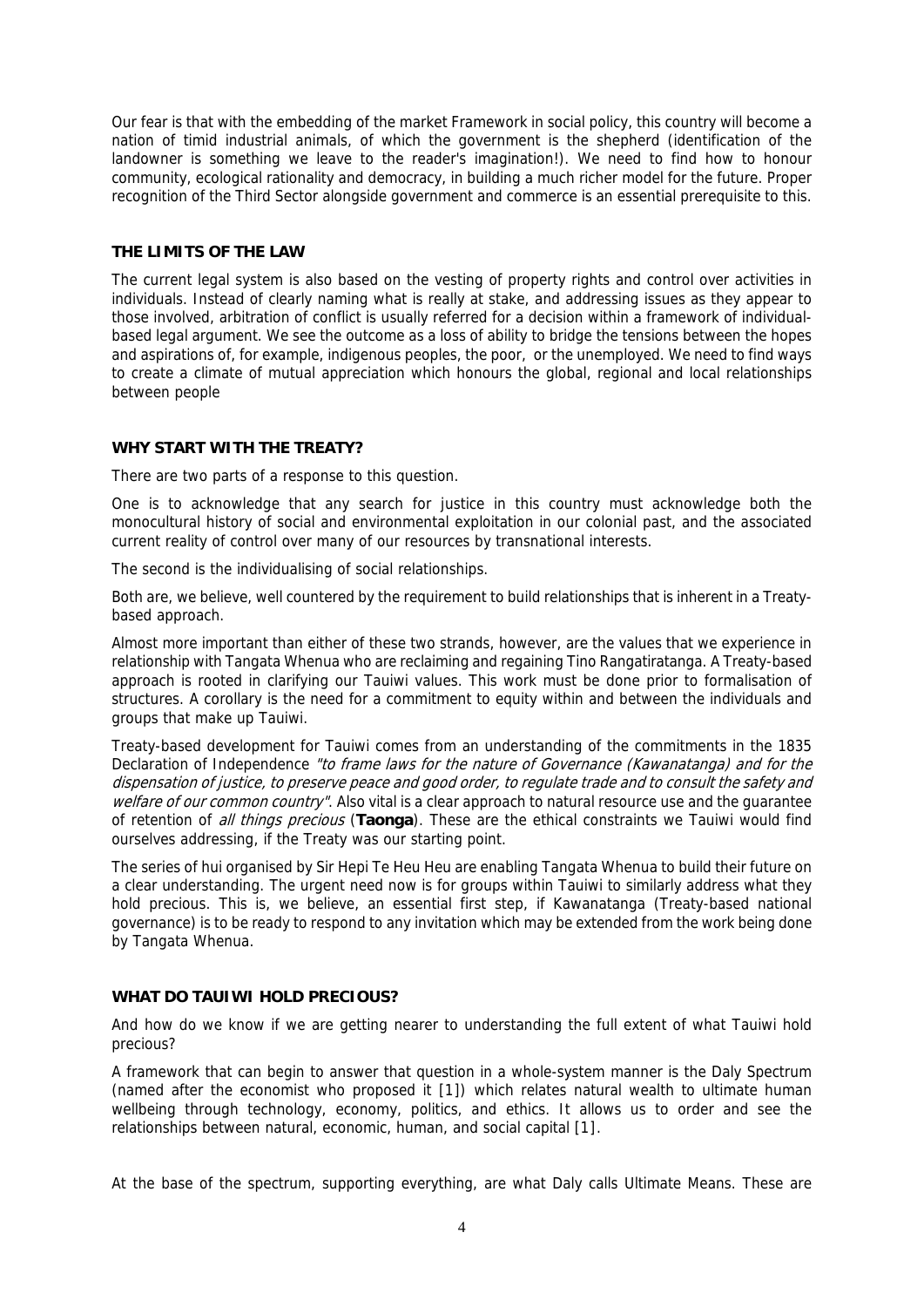Natural Capital - the stuff of the planet, the sun's energy, the bio-geo-chemical cycles, the ecosystems and the genetic information they bear, and the human being as an organism. All life and all economic transactions are built upon and sustained by it.

Ultimate Means are converted through technology to Intermediate Means; built capital and human capital. Intermediate means are necessary but not sufficient to accomplish all higher purposes. Intermediate Ends are the goals that governments, commerce and the Third Sector promise, and economies are expected to deliver as outputs - consumer goods, health, wealth, knowledge, leisure, employment, communication, transportation (social capital). The Intermediate Ends are not ends in themselves, but instruments to achieve something yet more meaningful.

The conversion of Intermediate Ends to Ultimate Ends depends on an effective ethic or religion or philosophy or culture that can answer the question: What are health, wealth, education, and mobility FOR? The Ultimate Ends are the answers to that question; desired for themselves and not as the means to the achievement of any other ends. The words we use for these ends are vague and abstract wellbeing, happiness, harmony, fulfilment, self-respect, self-realization, community, identity, security, creativity, enlightenment, love, grace, bliss. The impossibility of defining or measuring them demonstrates that they are qualities, not quantities; non-material, though they require the whole material structure underneath to support them.

The use of this Spectrum by community-initiated groups would help create a base-line for responding to the question of whether we are getting nearer to understanding what Tauiwi hold precious. Such conclusions can be complemented by scientific, academically-thorough research, some of which is currently being done under the banner of "Sustainable Development".

Research of this type indicates the need to expand our present limited economic calculus to include both Development (Ultimate Ends) and Sustainability (Ultimate Means). To do that the entire Spectrum, from technology to philosophy, must be **efficient** in terms of minimising the inputs required for the desired level of output, and **balanced** in terms of avoiding excessive emphasis on one part of the Spectrum relative to another (e.g. concentration on GDP growth rather than achievement of Wellbeing). If this argument is accepted, then the current dominant Framework is seen to occupy only part of the full Spectrum and to be blocking recognition of both fundamental resources and the purpose of it all.

Myopic individualism in policy development and amongst researchers needs to be challenged. For example, identification of what is "precious" must not be put inside the Framework by being reduced to a measure of price or of cost-benefit calculation.

An opportunity to contribute to the collation of research and information has recently been created in the organisation **Kotare Research and Education for Social Change Aotearoa**, whose purpose is expressed in the statement [1[\]:](#page-8-5)

"We are joined by a common determination to work for a society in which all have the right and ability to take an active part in the political, social and economic structures which affect our lives."

### **WHY A THIRD SECTOR RESPONSE?**

In any situation where the rules of the Government and the commercial sector are inextricably reduced to the market framework, social and Treaty issues alike are reduced as far as possible to fit within that Framework. The Third Sector has the potential to promote an alternative framework, where these matters are dealt with in a way that is unfettered by an all-pervasive market ideology [1[\].](#page-8-5) 

We sound a note of caution here, however. The strengths of Third Sector organisations (NGOs) can be turned to the advantage of groups promoting the ideology of the Framework. As an example, the World Bank (in a document aimed at governments) has published guidelines suggesting "Ways in which voluntary organisations contribute to civil society". These include: "Efficiency; Public sector market failure; Support for a market economy; Freedom of association; Pluralism and tolerance; Social stability and the rule of law; and Privatisation of public properties and services"[1[\].](#page-8-6) Clearly, the World Bank knows both that voluntary organisations are valuable, and that some can be induced to work in support of the market ideology.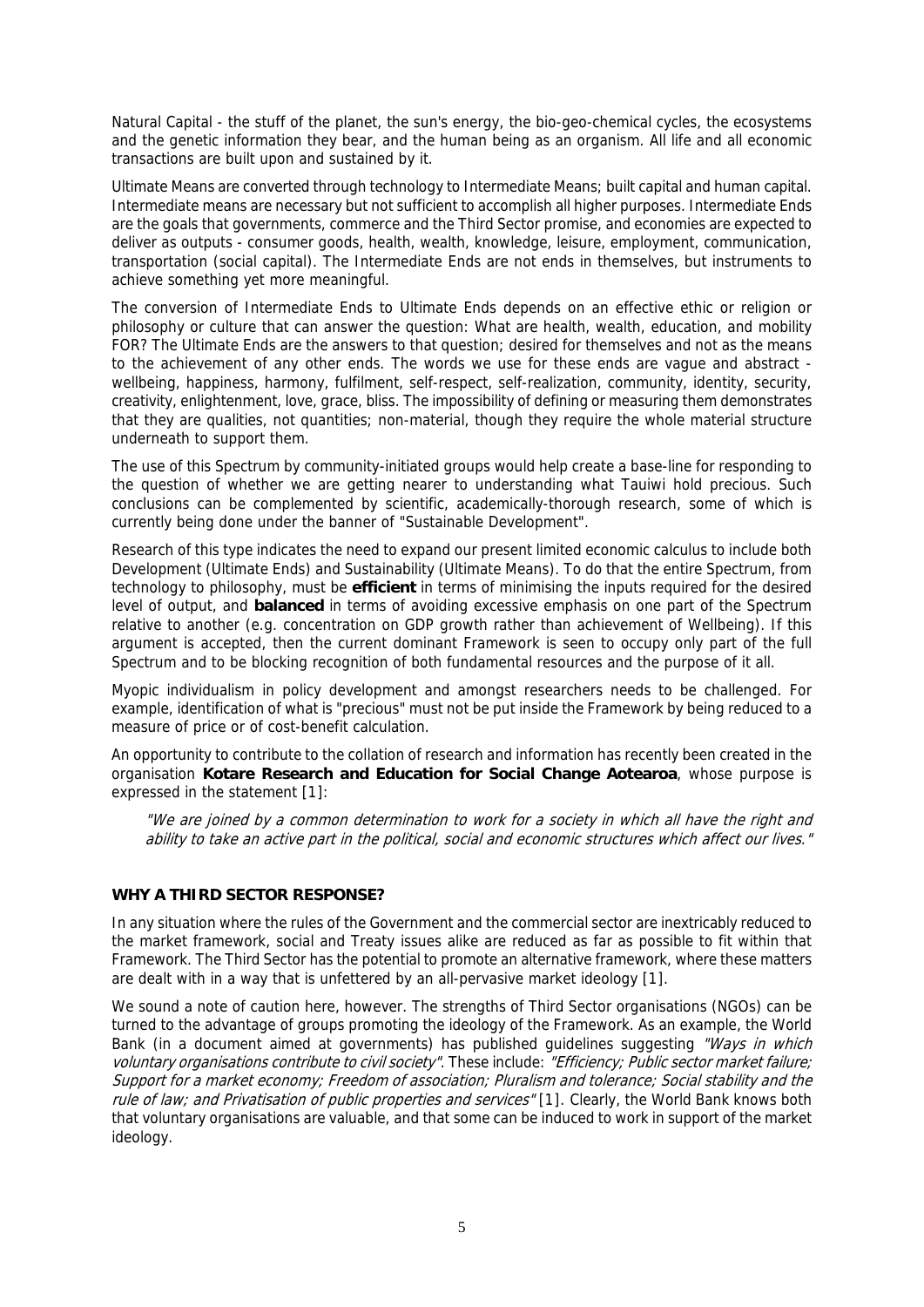#### **POWER AND CONTROL**

Considering the history of this country, community-based ethics must address Power in relationship to Tangata Whenua regaining and retaining Tino Rangatiratanga. Both Tino Rangatiratanga and communitybased ethics are inherently collective in nature and must not be reduced to individual, self-interested behaviour and property rights. Nevertheless, the current Framework requires Tangata Whenua to address conflicts of interest involving issues of resources and society with tools that involve legal and/or economic processes which are inherently inimical to their view of those issues. Tauiwi must address these issues of power and control in relation to the current Framework if such road blocks for Tangata Whenua are to be removed and if there is to be the development of community-based ethics and sustainable living.

A better process would be to be able to identify what is at issue, and how decisions will be made, not rely on obtaining power through competition for property rights. We need to examine matters of public trust, stewardship, common good, and the preservation of the things we hold dear or precious. Arbitration of disputes becomes much more than the vesting of control over resources held in private hands.

### **THE PLACE OF GIFTING** [1[\]](#page-8-6)

The reductionism which encourages humans to think of themselves as items of production, consumption and exchange (i.e. commodities) can perhaps be broken by an affirmation of Gifting. In this land we are fortunate that Tangata Whenua have never lost the full meaning of such gift relationships (Koha). Tauiwi need to act with humility in understanding Koha relationships among Tangata Whenua. However, it is worth emphasising that such relationships are also deeply ingrained in the cultures of most other societies, including that of the Pakeha, although now often submerged beneath a veneer of more recent cultural accretions.

Gifting is distinct from informal exchange relationships; it has no immediate or direct expectation of monetary reward or equivalent *quid pro quo.* In many cultures, gifting has become limited to the family or small group. The imposition of emotional burdens as a price for social cohesion through gifting has largely come about through the domination of market exchange relationships. While the market is believed to be efficient and relatively free of these burdens, the consequent loss of relationship should be recognised.

In promoting the need to consider Gifting, however, we do not at the same time assume that an individualistic approach to Gifting is valid. In collective gift relationships, care must be taken to ensure the autonomy of the gift-giver is enhanced. Exploitation must be avoided. This experience of giving and receiving is fundamental to the building of community, where the whole is greater than the sum of its parts. The gift response may well enable the reframing of those assumptions about individualistic behaviour which lie behind the market Framework approach to social planning. For example, the current preoccupation in education policy with the development of the New Zealand Qualifications Framework means any educational activity that does not fit the dominant industrial-training model is made invisible. Neither the universities nor the WEA are yet willing to be reduced to fit within this particular framework.

While no-one knows where the affirmation of gifting would lead, it would at least be better than the current imposition of an ideology which fails to reflect the full range of human experience and wisdom.

### **VALUES OF SUBSIDIARITY**

"A nation is a community to the degree that it is a community of communities." (Martin Buber). As we understand it (not being of that denomination ourselves) the Roman Catholic social teaching of Subsidiarity refers to one fundamental expression [1[\]](#page-9-0) - that "A social undertaking of any sort, by its very nature, ought to aid the members of the body social but never to destroy and absorb them." Similarly [1[\],](#page-9-0) "These objectives must be pursued in such a way, however, that the resources organised for this purpose can be shared as effectively and justly as possible. This same community should regulate economic relations throughout the world so that they can unfold in a way which is fair. "Pope John's model was for each individual, basic community and group to contribute actively, respecting authority that serves the common good. This is no mean challenge, as authority usually manifests itself as authoritarianism.

Subsidiarity, then, requires that the group affected by the decision is the group which makes the decision. It also embraces the understanding that there are different sites for different aspects of decisions e.g. local groups make certain decisions, regional or interest groups make others, national and international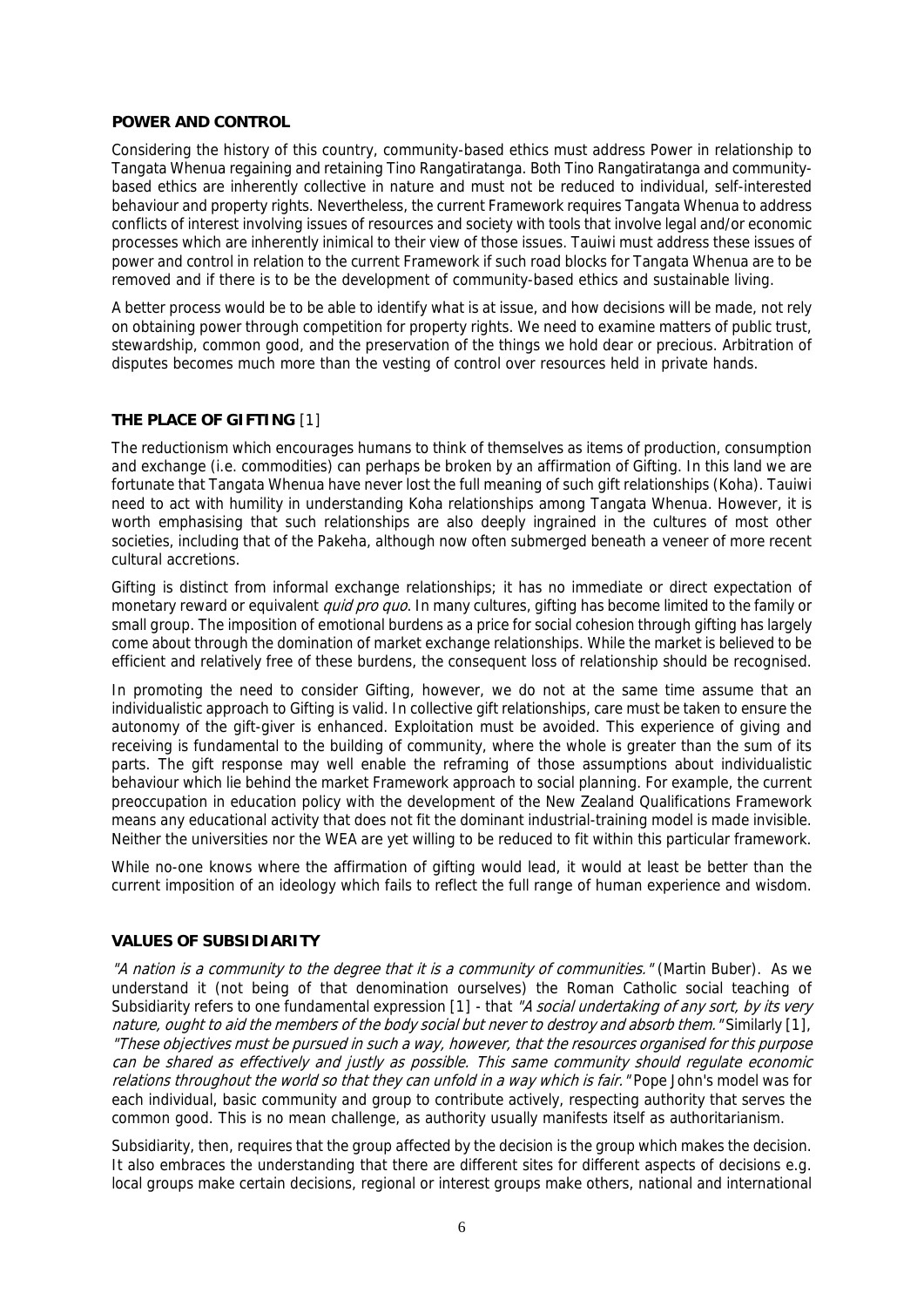groupings, as appropriate, make others. This commitment to "no bigger than necessary" needs to be juxtaposed against a no less strong counter-principle, that wherever the welfare of a community requires concerted common action, the unity of that common action must be assured. Thus, "no bigger than necessary" has as its corollary, "as big as needed to achieve the common good". This body of thought on Subsidiarity argues that the State should act in ways that utilise and favour, rather than simply supplant, voluntary associations [1[\].](#page-9-0) 

Subsidiarity is rooted in the urge to formulate common understanding about the common good, which is built on consensus, cooperation and reconciliation. Authority has validity only insofar as it serves the common good. In turn, there needs to be a will to animate expression of the common good and a society of assent.

Formulation of "The Peoples Charter" gives us a starting point [1[\]](#page-9-0) for such an expression by Pakeha, and maybe Tauiwi, in this land. What is needed for this is the coordination and stimulation of such appropriate decision-making amongst Tauiwi. The newsletter "Common Ground" [1[\]](#page-9-0) is currently providing an opportunity for such coordination and stimulation.

We see the values of Subsidiarity as being consistent with the values that underpin Tino Rangatiratanga.. and therefore vital to a Treaty-based approach for Tauiwi.

### **A RESPONSE TO THE PROBLEM**

As a response to all the imbalances in opportunity, access **and power** referred to so far, we believe there is a need to focus on Treaty-based ways of assessing what is being accomplished. For Tauiwi, policies of social, environmental and economic equity could bring about new conditions where people have more equal ability to achieve dignity, rank and privilege. Access, opportunity and outcomes will all be key concepts in such policies.

Equal access and equal opportunity are not enough, though. Equal access cannot respond to social inequality, and equal opportunity is in practice only the opportunity to succeed. Similarly, when equity is expressed in relation to access it runs the risk of being reduced to an economic definition. We observe that many people in the lower socio-economic groups see themselves as failures, lack confidence, give up easily and become virtual non-participants in society. Continual deprivation imprints emotional and psychological marks on their characters. These can lead to loneliness, alienation and violence, with the result that many of the poor opt out of society and institutions. Such alienation has consequences for us all.

The gap between rich and poor is growing in this country faster than in any other OECD country [1[\].](#page-9-1) The collective dimension of this issue, summarised in the expression "Think globally - Act locally", brings a new means of looking at the gap. In this context it implies the individual looking beyond personal considerations to a response which acknowledges the complexity of interdependence between people, groups, communities and nations.

There are basic points of rationale in looking at the rich-poor gap in the context of the collective dimension. These are implicit in such questions as "Who defines the problems and needs?", "Who sets the goals?", "Who benefits and who loses?", "Who controls?" and "Who makes the decisions?". If these questions are addressed, outcomes can be assessed in ways that acknowledge the collective rather than the individual dimension alone.

A further point is that the post-industrial society is service-based and depends upon the manipulation of information. It is a data-processing society, and the person who dominates in this society is the "professional". The relationship of the professional to society is therefore of critical importance, and in our opinion the role of the professional must take this into account. If such a person is to take seriously his/her tasks of "professing" - of inducting amateurs (lovers of a subject) into his/her subject - theirs must be a gift relationship. The resource person must refuse to be mesmerised by the two idols of individualism on the one hand, and love of organisation on the other, or there will be little room left for a collective response.

Those involved in this professional, resource-gifting relationship have personal, not structural links with the communities they serve, and seek to develop rather than dominate or regulate them. In this way their role could become a transforming one, alongside the leaders of change who need to be those who are experiencing the inequity. Professionals must acknowledge that they are the ones who have freedom of choice to be involved in change. Those experiencing inequity do not have the same level of freedom of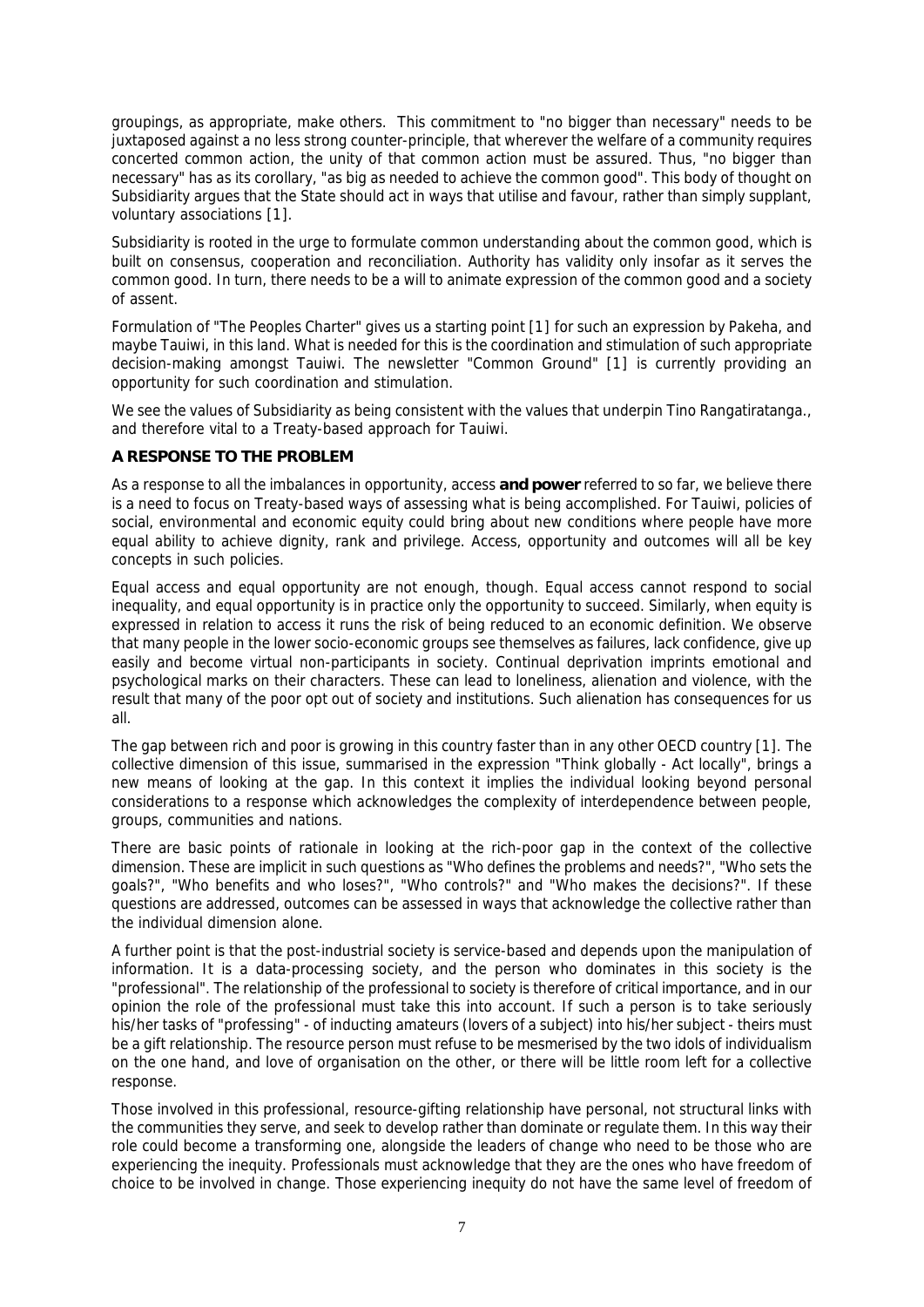choice. Many people interpret the lack of involvement of those people as apathy; a more helpful understanding is, we think, to see it as a "culture of silence" [1[\].](#page-9-2) This latter expression captures the level of structural violence [1[\]](#page-9-2) inherent in the imposition of the Framework.

### **A FIVE-STEP PROCESS**

In our opinion, both a commitment to justice and a firm rejection of the reductionist market Framework require Tauiwi to give both recognition and resources to assist work that is being done in the Third Sector to adopt a Treaty-based approach to social policy.

We propose a five-step process as a basis for discussion among Tauiwi:

- Seeing the Treaty-based approach as a whole.
	- We have no blueprint for the future, but we believe without a commitment to the Treaty there can be no justice. The ongoing work of (for example) Network Waitangi is committed to helping Tauiwi understand the meaning and place of the Declaration and the Treaty, and the creative opportunities that come from them.
- Planning the process by which society can move from a concentration on individual rights to one based on community ethics.
	- This requires Tauiwi to consider;
		- What they want to pass on to the next generation;
		- What keeps them going when they are "down in the dumps"; and
		- Where the pain is, for them [1[\].](#page-9-2)

In determining what is held precious there is a need to develop ways of assessing whether our goal is being reached. Extension of the market Framework to e.g. incorporate use of the Daly Spectrum is critical to such assessment.

- Identifying and Building on Existing Strengths and Assets
	- This means identifying people who are deeply concerned about the imposition of a "beancounting" approach to assessment of human rights. These people, and their concerns, need to be seen as assets and strengths in their own right, not as aberrations or market failures.
	- Another strength is the people who are talking about what they believe in, their hopes and aspirations and their aims for future generations.
	- If we can pull these people and concerns together, as a basis for an agenda in the third sector, we will be better resourced to continue the process of constructing an alternative Framework. This could involve using, for example, the Peoples Charter, Kotare Research and Education Centre, Common Ground Newsletter and the full extent of the NGO networks though the Association of Non-Government Organisation in Aotearoa (ANGOA), which is developing a relationship with Tangata Whenua.
- Organising production and distribution of goods and services (i.e. economic activity) in a way that does not conflict with these goals, while at the same time identifying and accounting for "bads and disservices" in the process.
	- The aim of this step is to return the market to its proper place, namely the coordination of a number of aspects of the production and distribution of goods and services, in a way that is both efficient and does not conflict with the ethical guidelines of this five-step process
	- At present, the marketplace in most countries is legally structured in such a way as to largely ignore other than the most extreme environmental and social issues; these are left to be dealt with as "externalities", via environment and social policy ministries and (usually weak) legislation. But along with market ideology has also come a commitment to reducing the size of the State, meaning that resources to deal with these externalities are reduced to as low a level as possible, while transferring as many as possible of these troublesome areas to private ownership. One common result is that government fiscal policies satisfy neither a social nor an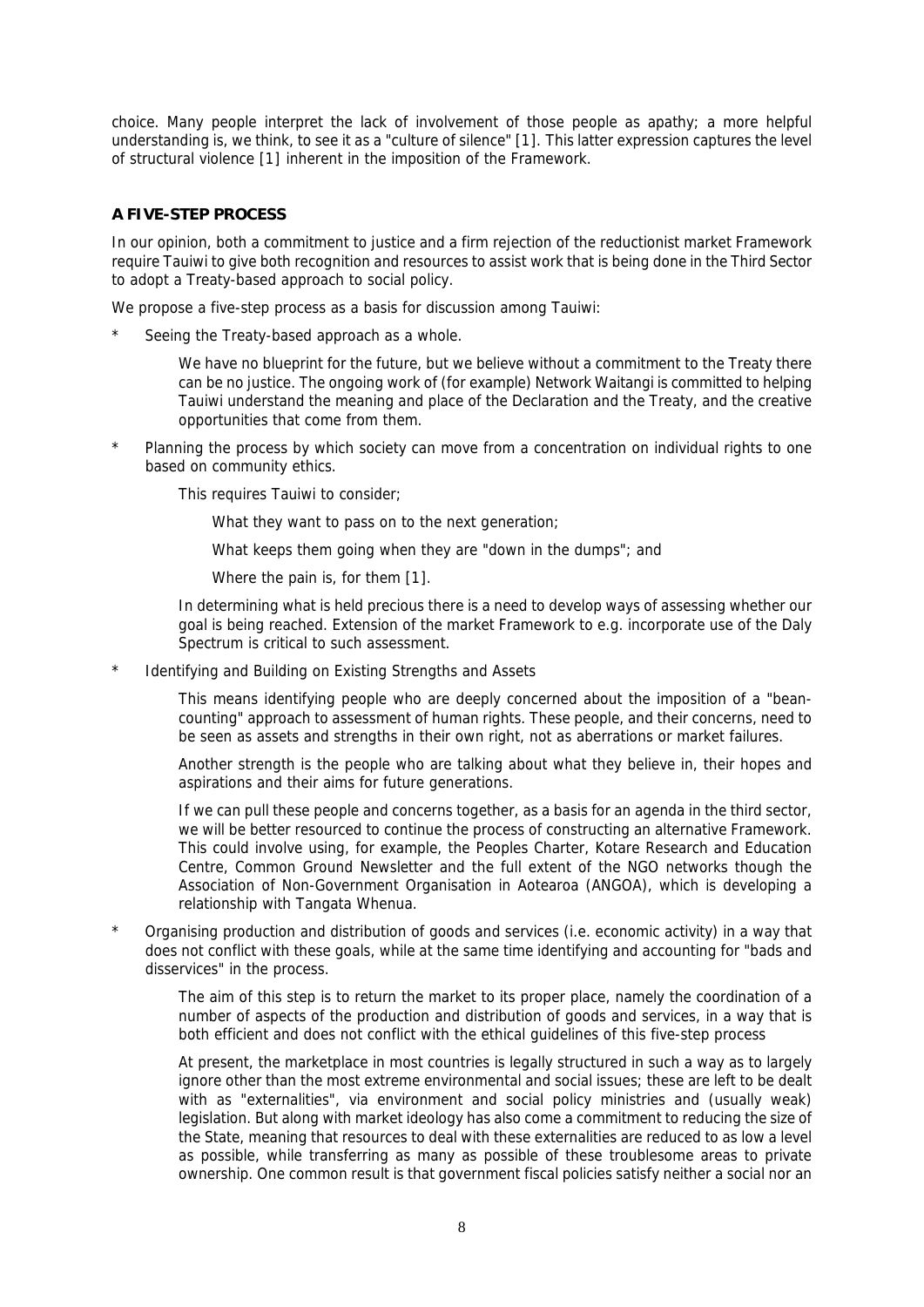economic objective.

Improvements in means of accounting for these externalities to the mainstream economic model will require better measures of economic and social wellbeing. At present, GDP (and its rate of growth) is regarded as the key indicator of welfare for a country, despite its well-known social and environmental deficiencies. Better measures are needed, to incorporate a measure of accounting for bads and disservices associated with economic activity, along with the more obvious goods and services. The Genuine Progress Indicator (GPI) is a useful improvement but all such measures need to be seen in relation to previous steps in this five-step process.

<span id="page-8-5"></span>Mapping the connections between parts of the whole, and celebrating!

Keeping on painting the big, Treaty-based picture and celebrating the full richness of human experience will do much to keep up the momentum of the transformation away from the limitations of the market Framework. In particular we should aim to go beyond giving accolades to those who "win" in a competitive context, and aim to affirm the little successes that people have in both cooperation and competition.

In conclusion [1[\]:](#page-9-3)

"It has been easy for the public to believe that the main object of the changes since 1984 has been to save money. The 'reforms' have often been advanced under that guise. It is, however, a mistaken view. The object is ideological. The millenarian vision of ideologues involves an unremitting attack on the structures of democratic pluralism. Their central project is the negation of community values and the redefinition of the citizen as merely consumer. The aim involves the destruction of that sense of communal responsibility which infused the creation of the modern democratic state, but which Hayek traduced as an inconvenient hangover from tribal consciousness. When public activity is privatized, the very idea of society is undermined. These are the issues that New Zealanders have to consider."

We hope our five-step process assists in not only considering these issues but also in providing some common ground for action.

# <span id="page-8-2"></span>**References and Notes**

<span id="page-8-1"></span>1

<span id="page-8-4"></span>Copies to be made available of: Declaration of Independence Te Tiriti o Waitangi/The Treaty of Waitangi Peoples Charter ANGOA brochure Charter ANGOA brochure Kotare brochure and kaupapa NWO brochure and kaupapa NWO brochure NWO brochure WEA brochure ESR brochure ESR brochure ESR brochure ESR brochure ESR brochure ESR brochure ESR brochure ESR brochure

i. notes on a speech to the AGM of NZCSS, 11 Sept 1995, quoted in "Signpost", Sept 1995 p 1

i. e.g. via Revealed Preferences, or other market measures

i. GD Ashton, private communication

<span id="page-8-6"></span><span id="page-8-3"></span>i. Herman E Daly, "Steady State Economics", 2nd edn, Island Press, Washington DC, 1991 p 19)

i. from a draft report by Donella H Meadows and others (including John Peet), on a workshop on Indicators of Sustainable Development, Bilthoven, Netherlands, 13-17 April 1996 (to be published).

i. Kotare Charitable Trust, 33 Wyndham St., PO Box 3813, Auckland 1.

<span id="page-8-0"></span>i. "Highlander Reports", December 1995-February 1996 p 1, Highlander Research and Education Center, New Market, Tennessee,

i. Jane Kelsey "The New Zealand Experiment; A World model for Structural Adjustment", Auckland University Press and Bridget Williams Books, Auckland, NZ, 1995.

i. (But) where it is readily acknowledged that markets have much to contribute in situations where they are appropriate

i. World Bank, "Global Standards and Best Practices for Laws Governing NGOs"

i. Some of the material given here was first published in Katherine Peet's paper "Gifting and the Consequences of its Absence", FWEA 1985